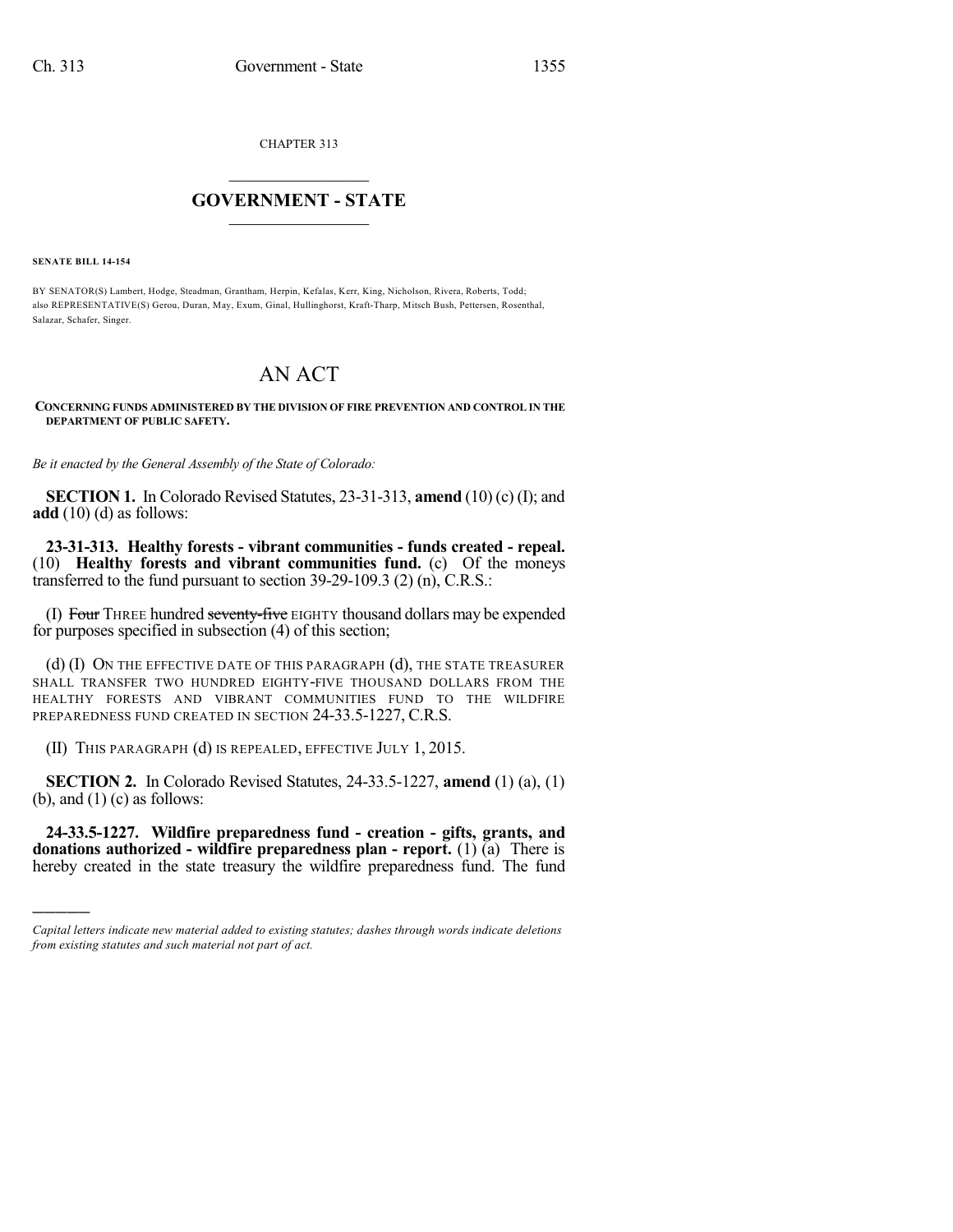consists of all moneys that may be appropriated thereto by the general assembly, all private and public moneys received through gifts, grants, reimbursements, or donations that are transmitted to the state treasurer and credited to the fund, and all moneys transferred to the fund pursuant to section 34-63-102 (5.4) (b) (II), C.R.S., ALL MONEYS TRANSFERRED TO THE FUND FROM THE HEALTHY FORESTS AND VIBRANT COMMUNITIES FUND CREATED IN SECTION 23-31-313 (10), C.R.S., AND MONEYS TRANSFERRED PURSUANT TO SECTION  $39-29-109.3$  (2) (n) (I) (C), C.R.S. All interest earned from the investment of moneys in the fund shall be credited to the fund. The moneys in the fund are hereby continuously appropriated for the purposes indicated in this section. Any moneys not expended at the end of the fiscal year shall remain in the fund and shall not be transferred to or revert to the general fund.

(b) By executive order or proclamation, the governor may access and designate moneys in the wildfire preparedness fund for wildfire preparedness activities; EXCEPT THAT MONEYS IN THE WILDFIRE PREPAREDNESS FUND THAT HAVE BEEN TRANSFERRED FROM THE HEALTHY FORESTS AND VIBRANT COMMUNITIES FUND CREATED IN SECTION 23-31-313(10),C.R.S.,AND MONEYS TRANSFERRED PURSUANT TO SECTION 39-29-109.3 (2) (n) (I) (C), C.R.S., MAY BE USED ONLY FOR THE PURPOSES SET FORTH IN SUBPARAGRAPH (II) OF PARAGRAPH (c) OF THIS SUBSECTION (1). The division shall implement the directivesset forth in such executive order or proclamation. AS SOON AS PRACTICABLE AFTER ISSUING THE EXECUTIVE ORDER OR PROCLAMATION, THE GOVERNOR SHALL NOTIFY THE JOINT BUDGET COMMITTEE OF ANY MONEYS SO ACCESSED AND DESIGNATED.

 $(c)$  (I) EXCEPT AS PROVIDED IN SUBPARAGRAPH (II) OF THIS PARAGRAPH  $(c)$ , the division may use the moneys in the wildfire preparedness fund to provide funding or reimbursement for the purchase of fire shelters by volunteer fire departments in order to comply with applicable federal requirements.

(II) THE DIVISION SHALL USE MONEYS IN THE WILDFIRE PREPAREDNESS FUND TRANSFERRED FROM THE HEALTHY FORESTS AND VIBRANT COMMUNITIES FUND CREATED IN SECTION 23-31-313(10),C.R.S.,AND MONEYS TRANSFERRED PURSUANT TO SECTION 39-29-109.3 (2) (n) (I) (C), C.R.S., TO:

(A) INCREASE UPGRADES TO FIRE ENGINES ACQUIRED THROUGH THE FEDERAL EXCESS PERSONAL PROPERTY PROGRAM THAT ARE ON LOAN TO LOCAL FIRE DEPARTMENTS;

(B) INCREASE TECHNICAL ASSISTANCE IN WILDLAND FIRE PREPAREDNESS TO COUNTIES, MUNICIPALITIES, AND FIRE PROTECTION DISTRICTS; AND

(C) ENSURE, IN CONJUNCTION WITH THE WILDFIRE PREPAREDNESS PLAN DEVELOPED PURSUANT TO SUBSECTION (2) OF THIS SECTION, THAT STATE FIREFIGHTING EQUIPMENT IS FULLY OPERATIONAL AND BOTH AVAILABLE TO AND COORDINATED WITH THE EQUIPMENT CAPACITIES OF FIRE PROTECTION DISTRICTS AND THAT COUNTY, MUNICIPALITY, AND FIRE PROTECTION DISTRICTS PERSONNEL ARE FULLY TRAINED IN THE USE OF SUCH EQUIPMENT.

**SECTION 3.** In Colorado Revised Statutes, 24-75-402, **amend** (5) (aa) as follows: